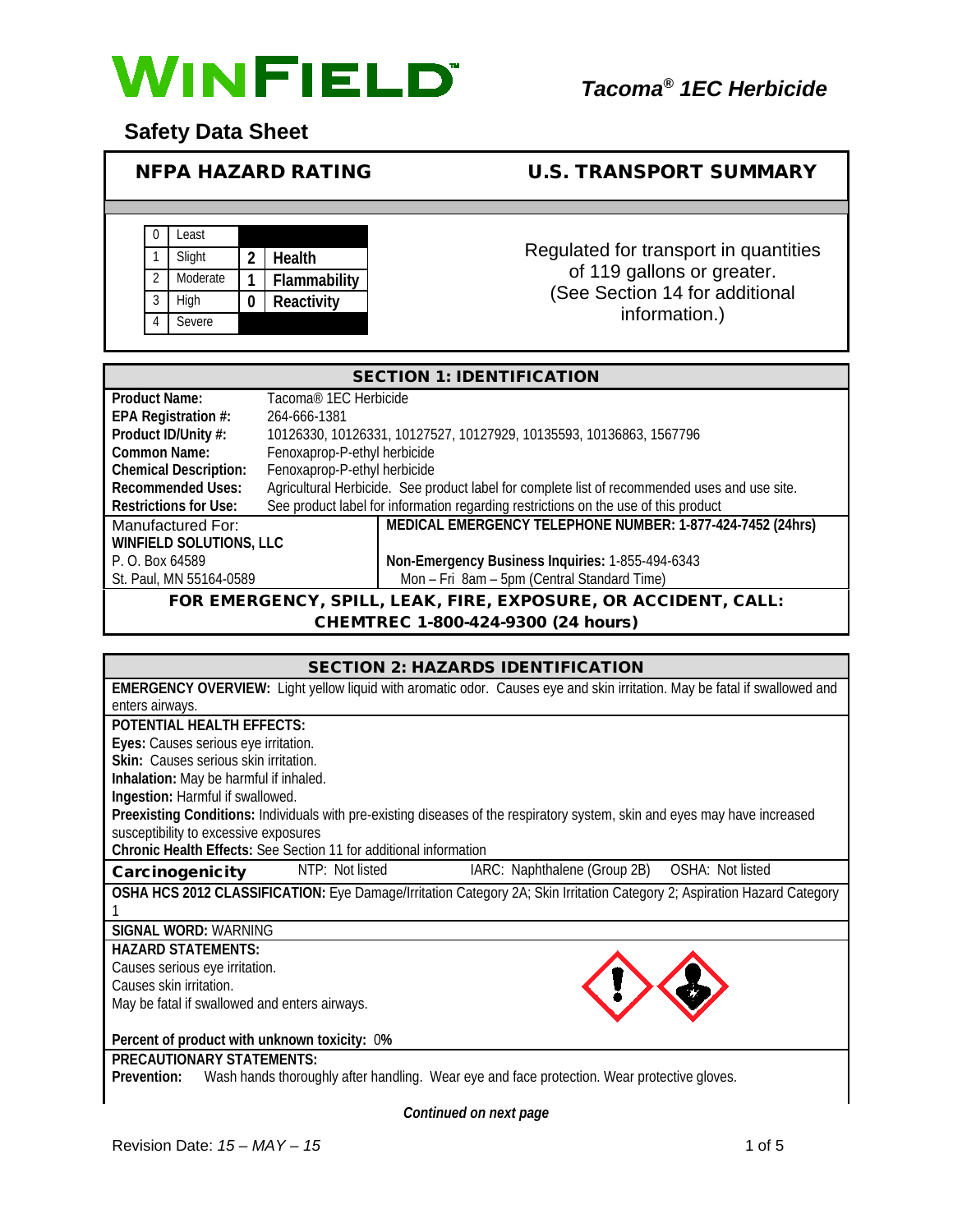# *Tacoma® 1EC Herbicide*

**Response: If in eyes:** Rinse cautiously with water for 15 minutes. Remove contact lenses, if present and easy to do. Continue rinsing. If eye irritation persists: Get medical attention. **If on skin:** Wash with plenty of water. If skin irritation occurs: Get medical attention. Take off contaminated clothing and wash before reuse. **If swallowed:** Immediately call a poison control center (1-877-424-7452) or doctor. Do Not induce vomiting. **Storage:** Store locked up.

**Disposal:** Dispose of contents/container in accordance with Federal, state and local regulations.

| <b>SECTION 3: COMPOSITION/INFORMATION ON INGREDIENTS</b>                                                    |          |               |
|-------------------------------------------------------------------------------------------------------------|----------|---------------|
| Ingredient                                                                                                  | $%$ (wt) | CAS Reg. #    |
| Fenoxaprop-P-ethyl                                                                                          | 11.53%   | 71283-80-2    |
| Mefenpyr-diethyl                                                                                            | 3.18%    | 135590-91-9   |
| Solvent Naptha (petroleum), heavy aromatic                                                                  | 57.40%   | 64742-94-5    |
| Ethoxy (7) tridecanol                                                                                       | 15.50%   | 78330-21-9    |
| Naphthalene                                                                                                 | 8.10%    | $91 - 20 - 3$ |
|                                                                                                             |          |               |
| 10 particular to the control leither than the constraint of the control of the control visings information. |          |               |

\*Ingredients not specifically listed are non-hazardous and/or are considered to be confidential business information under 29 CFR 1910.1200(i).

See Section 8 for exposure limits.

|             | <b>SECTION 4: FIRST AID MEASURES</b>                                                                                                                                                                                                            |
|-------------|-------------------------------------------------------------------------------------------------------------------------------------------------------------------------------------------------------------------------------------------------|
| Inhalation: | Remove person from contaminated area to fresh air and assist breathing as needed. Seek medical attention<br>if immediately.                                                                                                                     |
| Ingestion:  | Seek medical attention or call a poison control center immediately. Do not induce vomiting unless told to do<br>so by a Poison Control Center or doctor. Do not give anything by mouth to an unconscious person.                                |
| Eyes:       | Flush eyes with clean water for at least 15 minutes. Lift eyelids to facilitate irrigation. If present, remove<br>contact lenses after 5 minutes and continue rinsing. Seek medical attention if irritation persists.                           |
| Skin:       | Remove contaminated clothing and wash before re-using them. Flush skin with water, and then wash with<br>soap and water. If available, wash with polyethylene glycol 400 and then water. Seek medical attention if<br>skin irritation persists. |

## SECTION 5: FIRE FIGHTING MEASURES

**Suitable Extinguishing Media:** Use foam, sand, carbon dioxide, water spray **Special Fire Fighting Procedures:** Wear NIOSH/MSHA approved self-contained breathing apparatus and full bunker gear. Dike area to prevent runoff and contamination of water sources. Dispose of fire control water later. Avoid breathing vapors; keep upwind.

**Hazardous Combustion Products:** Thermal decomposition may include hydrogen chloride, hydrogen cyanide, carbon monoxide and nitrogen oxides.

**Unusual Fire and Explosion Hazards:** None known.

#### SECTION 6: ACCIDENTAL RELEASE MEASURES

**Personal Precautions:** Refer to Section 8 for personal protective equipment to be worn during containment and clean-up of a spill involving this product.

**Environmental Precautions:** Do not release product into soil/subsoil or let it enter sewer or waterways.

**Methods for Containment:** Contain spilled liquid by diking area with sand or earth.

**Methods for Clean-up:** Cover contained spill with an inert absorbent material such as sand, vermiculite or other appropriate material. Vacuum, scoop or sweep up material and place in a container for disposal. Do not place spilled material back in original container. After decontamination, spill area may be washed with water. Collect wash water for approved disposal.

**Other Information:** Spills of this product may require reporting under the Comprehensive Environmental Response,

Compensation, and Liability Act (CERCLA) as the product contains naphthalene with a reportable quantity (RQ) of 100 lbs. See Section 15 for additional information.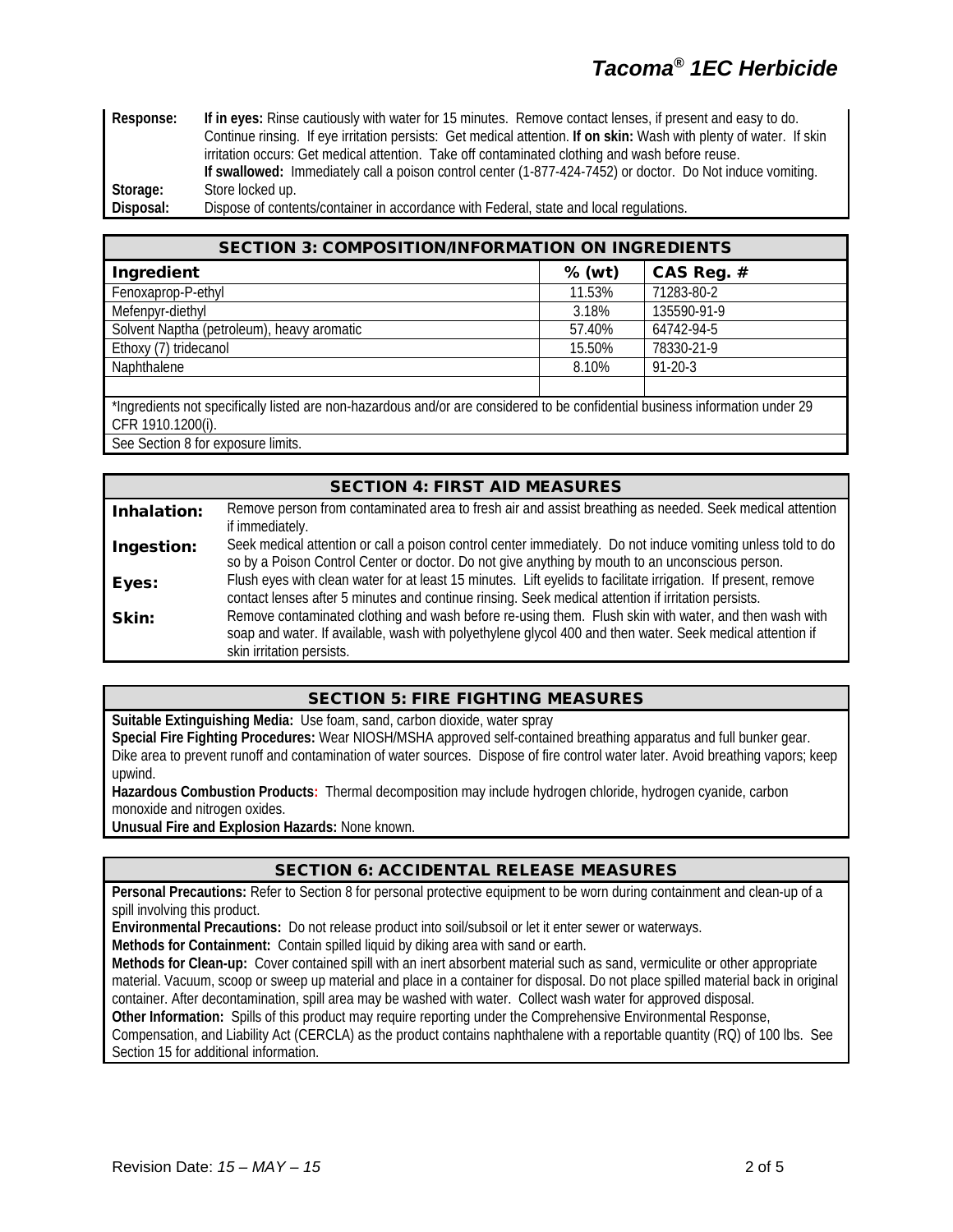#### SECTION 7: HANDLING AND STORAGE

**Handling:** RECOMMENDATIONS ARE FOR MANUFACTURING, COMMERCIAL BLENDING, AND PACKAGING WORKERS. PESTICIDE APPLICATORS AND WORKERS must refer to the pesticide product label and Directions for Use attached to the product for Agricultural Use Requirements in accordance with the EPA Worker Protection Standard 40 CFR part 170. Ensure adequate ventilation. Immediately clean up spills that occur during handling. Keep containers closed when not in use. Practice good hygiene after using this material, especially before eating, drinking, smoking, using the toilet, or applying cosmetics **Storage:** Store in cool, dry area away from children, feed and food products in an area away from incompatible substances. Protect packaging from physical damage. Protect from exposure to fire. Maintain product above minimum storage temperature. **Minimum Storage Temperature:** 32°F

**Other Precautions:** Consult Federal, state and local laws and regulations pertaining to storage.

#### SECTION 8: EXPOSURE CONTROLS/PERSONAL PROTECTION

| <b>Exposure Guidelines</b>                                                                                                   |                                                                                                 |                 |                          |
|------------------------------------------------------------------------------------------------------------------------------|-------------------------------------------------------------------------------------------------|-----------------|--------------------------|
| Component:                                                                                                                   | <b>OSHA PEL</b>                                                                                 | <b>ACGIHTLV</b> | NIOSH REL                |
| Fenoxaprop-P-ethyl (2.6 mg/m3 TWA)                                                                                           |                                                                                                 |                 |                          |
| Bayer Occupational Exposure Standard                                                                                         |                                                                                                 |                 |                          |
| Mefenpyr-diethyl (10 mg/m3)                                                                                                  |                                                                                                 |                 |                          |
| Bayer Occupational Exposure Standard                                                                                         |                                                                                                 |                 |                          |
|                                                                                                                              | 50 mg/m3 / 10 ppm (PEL)                                                                         | 10 ppm (TWA)    | 50 mg/m3 / 10 ppm (REL)  |
| Naphthalene                                                                                                                  | 75 mg/m3 / 15 ppm (STEL)<br>50 mg/m3 / 10 ppm (TWA)                                             | 15 ppm (STEL)   | 75 mg/m3 / 15 ppm (STEL) |
| NOTE TO END USERS: PERSONAL PROTECTIVE EQUIPMENT (PPE) AND CLOTHING LISTED IN THIS SECTION IS FOR                            |                                                                                                 |                 |                          |
| MANUFACTURING, COMMERCIAL BLENDING AND PACKAGING WORKERS. APPLICATORS AND HANDLERS SHOULD                                    |                                                                                                 |                 |                          |
| REFER TO THE PESTICIDE PRODUCT LABEL FOR PROPER PERSONAL PROTECTIVE EQUIPMENT (PPE) AND                                      |                                                                                                 |                 |                          |
| CLOTHING.                                                                                                                    |                                                                                                 |                 |                          |
| Respiratory Protection: Wear respiratory protection if inadequate ventilation. Wear a NIOSH-certified (or equivalent) TC23C  |                                                                                                 |                 |                          |
| Chemical/Mechanical type filter system to remove a combination of organics vapors and general particulates.                  |                                                                                                 |                 |                          |
| <b>Engineering Controls:</b>                                                                                                 | Local Exhaust: Provide general or local exhaust ventilation systems to maintain airborne        |                 |                          |
|                                                                                                                              | concentrations below OSHA PELs or other specified exposure limits. Local exhaust ventilation is |                 |                          |
| preferred.                                                                                                                   |                                                                                                 |                 |                          |
| Protective Gloves: Wear chemical resistant gloves.                                                                           |                                                                                                 |                 |                          |
| Eye Protection: To avoid contact with eyes, wear chemical goggles or safety glasses and full-face shield. Contact lenses are |                                                                                                 |                 |                          |
| not eye protective devices. An emergency eyewash or water supply should be readily accessible to the work area.              |                                                                                                 |                 |                          |
| Other Protective Clothing or Equipment: Wear long sleeve shirt, long pants and shoes plus socks to prevent prolonged or      |                                                                                                 |                 |                          |
| repeated skin exposure.                                                                                                      |                                                                                                 |                 |                          |
| Work/Hygienic Practices: Never eat, drink, nor use tobacco in work areas. Practice good hygiene after using this material,   |                                                                                                 |                 |                          |
| especially before eating, drinking, smoking, using the toilet, or applying cosmetics.                                        |                                                                                                 |                 |                          |
|                                                                                                                              |                                                                                                 |                 |                          |

### SECTION 9: PHYSICAL AND CHEMICAL PROPERTIES

**Vapor Density (Air=1):** Not determined **Appearance and odor:** Light yellow liquid with aromatic odor

**Physical State:** Liquid Liquid **Specific Gravity (H<sub>2</sub>O=1):** 1.03 (typical) 1.03 (typical) **Vapor Pressure**: Not determined **Specific Gravity (Ibs/qallon):** 8.6 lbs/qallon **Value : Value 10 Density (lbs/gallon):** 8.6 lbs/gallon (typical)<br> **Preezing Point:** Not determined **Solubility in Water :** Emulsifiable **Boiling Point/Range:** Not determined **Viscosity, Dynamic:** 10.1 mPa.s (40°C) **pH** (1% emulsion in water): 6.7 **Viscosity, Dynamic:** 10.1 mPa.s (40°C) **pH (1% emulsion in water):** 6.7 **Flash Point:** 108°C (226°F)

#### SECTION 10: STABILITY AND REACTIVITY

**Reactivity:** None known **Chemical Stability:** Product is stable at ambient temperature and pressure, under normal storage and handling **Possibility of Hazardous Reactions:** Will not occur. **Conditions to Avoid:** Freezing, heat, flames and sparks **Incompatible Materials:** No data available **Hazardous Decomposition Products:** See Section 5 for thermal decomposition products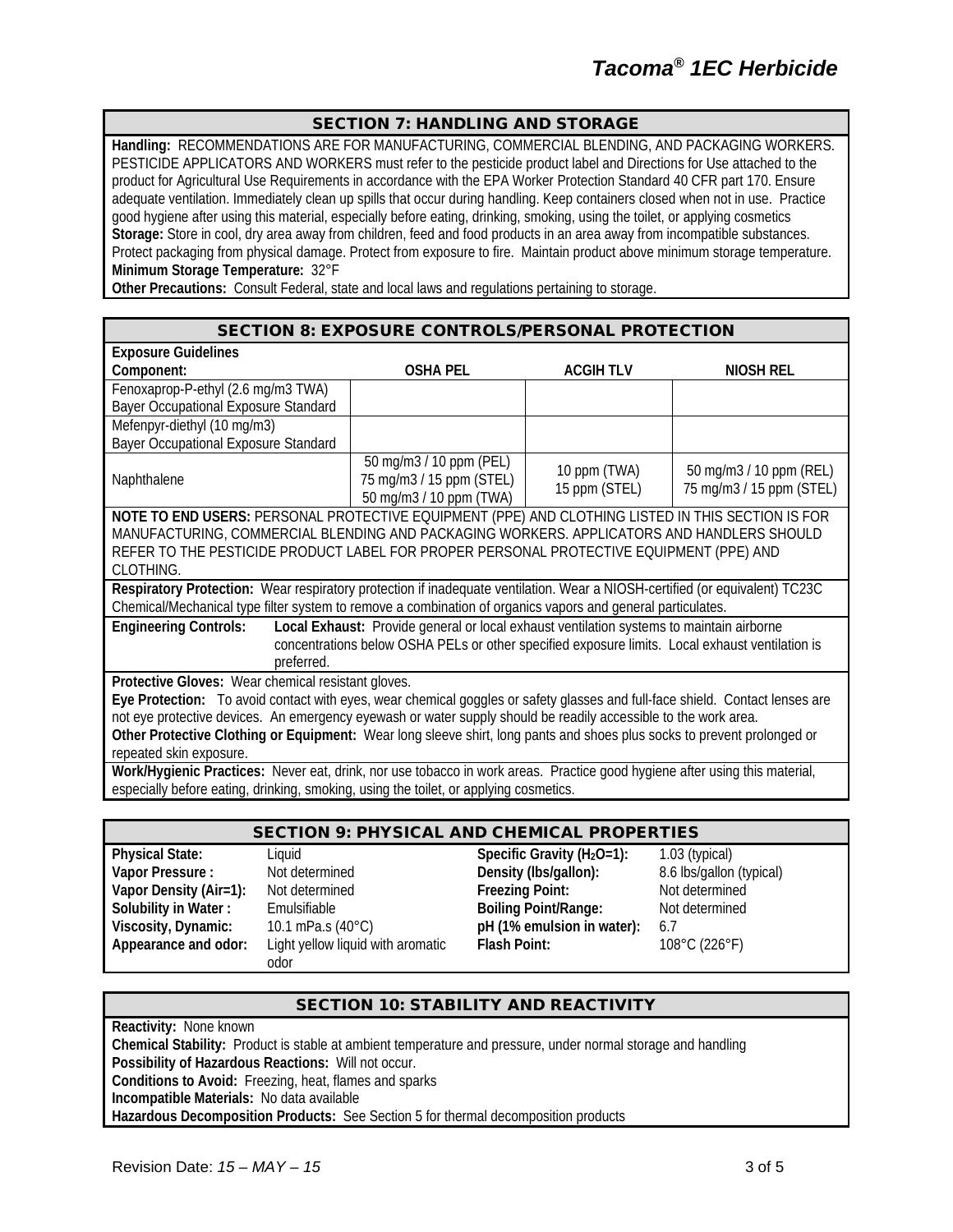|                                        | <b>SECTION 11: TOXICOLOGICAL INFORMATION</b>                                                                                                                                              |
|----------------------------------------|-------------------------------------------------------------------------------------------------------------------------------------------------------------------------------------------|
| <b>ACUTE TOXICITY</b>                  |                                                                                                                                                                                           |
| Eye Effects:                           | Causes serious irritation to the eyes. (rabbit)                                                                                                                                           |
| <b>Skin Effects:</b>                   | Causes serious irritation to the skin. (rabbit); Sensitizing effects were not observed in animal<br>studies (guinea pig); LD50 >5,000 mg/kg (rat)                                         |
| <b>Acute Inhalation Effects:</b>       | LC50 $>5.4$ mg/l at 4 hours (rat)                                                                                                                                                         |
| <b>Acute Oral Effects:</b>             | $LD50 = 3,254$ mg/kg (rat)                                                                                                                                                                |
| Specific Target Organ<br>Toxicity:     | Fenoxaprop-P-ethyl caused specific target organ toxicity in experimental animal studies in mice<br>in the following organ(s): kidneys                                                     |
|                                        |                                                                                                                                                                                           |
| <b>CHRONIC TOXICITY</b>                |                                                                                                                                                                                           |
| <b>Chronic Effects:</b>                | Not determined                                                                                                                                                                            |
| Carcinogenicity:                       | Fenoxaprop-P-ethyl demonstrated no carcinogenic potential in a lifetime feeding study in rats.<br>Fenoxaprop-P-ethyl caused an increased incidence of liver tumors in mice at high doses. |
|                                        | Fenoxaprop-P-ethyl causes tumors through peroxisome proliferation. The mechanism that                                                                                                     |
|                                        | triggers tumors in rodents and the type of tumors observed are not relevant to humans. The                                                                                                |
|                                        | product contains ≥1% Naphthalene. Naphthalene caused an increased incidence of tumors after                                                                                               |
|                                        | chronic inhalation of high vapor concentrations in the respiratory tract. The tumors seen with                                                                                            |
|                                        | naphthalene were caused through a non-genotoxic mechanism which is not relevant at low                                                                                                    |
|                                        | doses.                                                                                                                                                                                    |
| Mutagenicity:<br>Teratogenicity:       | No mutagenic effects known.<br>No teratogenic effects known.                                                                                                                              |
| <b>Reproductive Toxicity:</b>          | No reproductive toxicity known.                                                                                                                                                           |
| POTENTIAL HEALTH EFFECTS:              |                                                                                                                                                                                           |
| Eyes: Causes serious eye irritation.   |                                                                                                                                                                                           |
| Skin: Causes serious skin irritation.  |                                                                                                                                                                                           |
| Inhalation: May be harmful if inhaled. |                                                                                                                                                                                           |
| Ingestion: Harmful if swallowed.       |                                                                                                                                                                                           |

| <b>SECTION 12: ECOLOGICAL INFORMATION</b> |  |
|-------------------------------------------|--|
|-------------------------------------------|--|

|                                                      | <b>ENVIRONMENTAL SUMMARY:</b> The ecological data given are those of the active ingredient. Do not release untreated into         |
|------------------------------------------------------|-----------------------------------------------------------------------------------------------------------------------------------|
|                                                      | natural waters. There is a high probability that the product is not acutely harmful to fish. There is a high probability that the |
| product is acutely harmful to aquatic invertebrates. |                                                                                                                                   |
| <b>ECOTOXICITY DATA:</b>                             |                                                                                                                                   |
| Fish Acute and Prolonged Toxicity:                   | Oncorhynchus mykiss LC50 (96 hr) = $1.9$ mg/l (Test conducted with a similar                                                      |
|                                                      | formulation)                                                                                                                      |
| <b>Aquatic Invertebrate Acute Toxicity:</b>          | Daphnia magna EC50 (48 hr) = 4.2 mg/l (Test conducted with a similar formulation)                                                 |
| <b>Aquatic Plant Toxicity:</b>                       | Pseudoirchneriella subcapitata EC50 (72 hr): 1.47 mg/l                                                                            |
| <b>Bird Acute and Prolonged Toxicity:</b>            | Not determined                                                                                                                    |
| Honeybee Toxicity:                                   | Not determined                                                                                                                    |
|                                                      |                                                                                                                                   |
| <b>ENVIRONMENTAL EFFECTS:</b>                        |                                                                                                                                   |
| Soil Absorption/Mobility:                            | Fenoxaprop-P-ethyl is immobile in soil. Mefenpyr-diethyl is slightly mobile in soils.                                             |
| Persistence and degradability:                       | Fenoxaprop-P-ethyl and Mefenpyr-diethyl are not rapidly biodegradable.                                                            |
| <b>Bioaccumulative Potential:</b>                    | Fenoxaprop-P-ethyl has a bioconcentration factor (BCF) 338 and Mefenpyr-diethyl has                                               |
|                                                      | a bioconcentration factor (BCF) 232. Neither chemical bioaccumulates.                                                             |
| Other adverse effects:                               | None known.                                                                                                                       |

# SECTION 13: DISPOSAL CONSIDERATIONS

**Waste:** Dispose of in accordance with applicable Federal, state and local laws and regulations. **Container:** Triple rinse and recycle the container or dispose of in accordance with Federal, state and local laws and regulations. **See pesticide product label for full instructions on disposal. RCRA Characteristics:** It is the responsibility of the individual disposing of this product to determine the RCRA classification and hazard status of the waste.